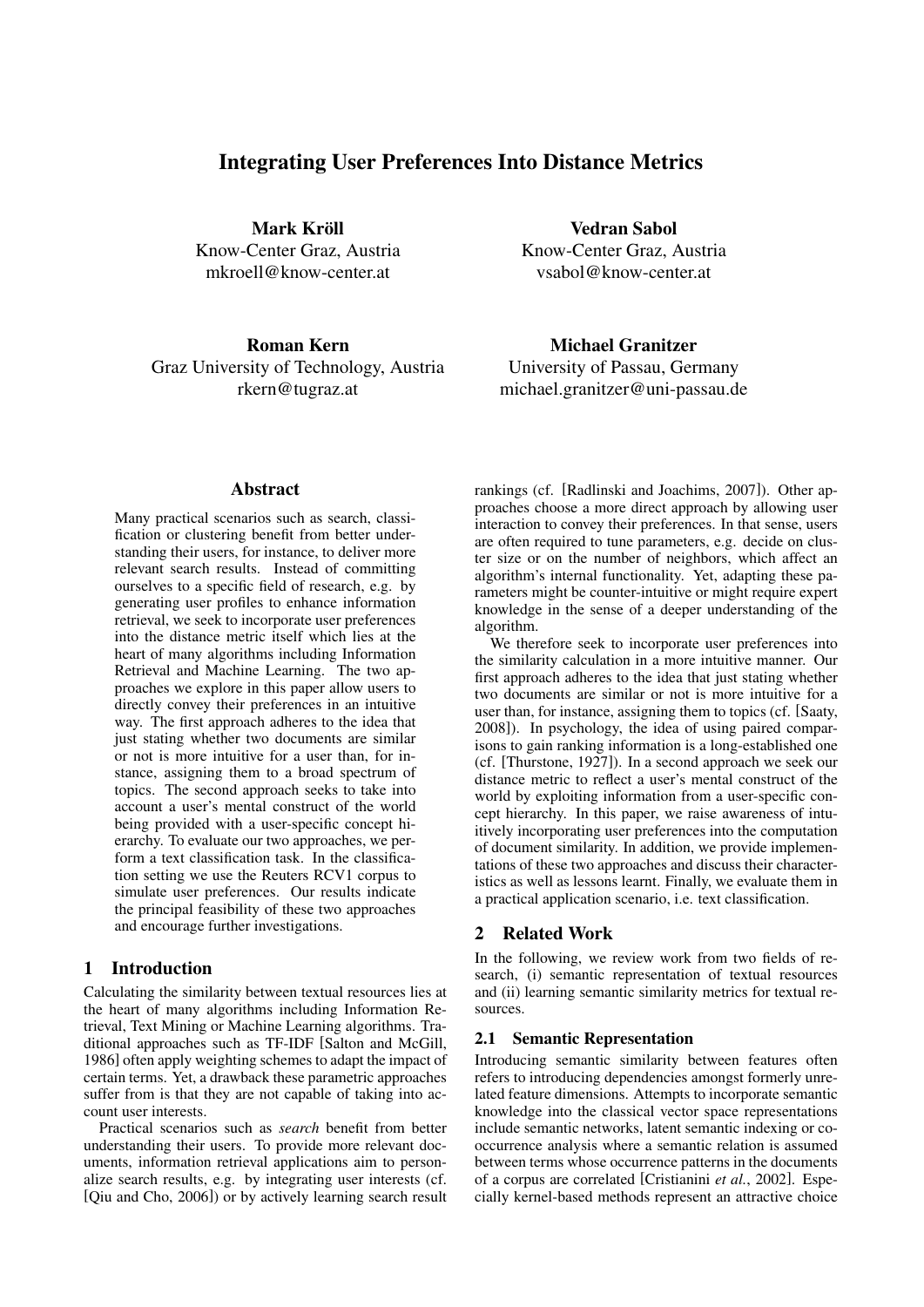for inferring relations from textual documents since they enable a document-by-document setting rather than a termby-term setting. [Basili *et al.*, 2005] accessed WordNet as external lexical knowledge base to include semantics into the description of textual resources. In their setting they analysed the performance of small-sized training sets for the task of text classification. External knowledge was also used by [Gabrilovich and Markovitch, 2007] which represented the meaning of texts in a high-dimensional space of concepts derived from Wikipedia .

### 2.2 Learning Semantic Similarity

Parametric approaches suffer from the drawback that they do not adapt to particular domains or do not take into account users' personal requirements. [Metzler and Zaragoza, 2009] overcame the rigidity of parametric weighting schemes by introducing semi-parametric and non-parametric weighting schemes. In supervised learning settings, for instance, nearest neighbor classification (cf. [Weinberger and Saul, 2009]), numerous attempts have been made to define or learn either local or global metrics for classification. A number of researchers have demonstrated that nearest neighbor classification can be greatly improved by learning an appropriate distance metric from labeled examples. [Shalev-Shwartz *et al.*, 2004], for instance, optimized the Mahalanobis distance via linear transformations in order to boost the accuracy of a k-NN classification algorithm, which can be seen as implicit application of a weighting scheme.

## 3 User Preference Integration

The integration of user preferences into the similarity computation can be regarded as some form of semantic enrichment. In that sense, semantically enriching the documents' content allows influencing their similarity by introducing dependencies amongst formerly unrelated feature dimensions, as for instance a semantic kernel does (cf. [Cristianini *et al.*, 2002]). We explore two approaches to incorporate user preferences in a more intuitive way and describe implementation details, i.e. how we accordingly adapt underlying distance metrics. For evaluation purposes, we perform a text classification task, i.e. classifying documents from the Reuters RCV1 corpus, a well-known benchmark dataset. In both approaches we use Reuters RCV1 document-to-topic mapping to simulate user preferences.

### 3.1 Similar Document Pairs (SDP)

To adhere to the idea of stating whether two documents are similar or not, we process and merge document pairs to generate new samples. A positive sample is formed by two documents belonging to same category; a negative one by taking two documents belonging to different categories. In our experiments we use a component-wise multiplication (Hadamard product) which results in strengthening common dimensions.

In a first step, the documents' input space is transformed into a higher dimensional space by including bigrams and named entity information, i.e. a concatenation of several feature types. To generate a new sample, we merge two documents by performing a component-wise multiplication. This multiplication results in a new sample vector exhibiting the same dimensionality. In the training phase, we perform an offline processing of the Reuters RCV1 cor-

pus and store relevant information in Lucene<sup>1</sup> indices for fast feature engineering. We then generate new training/test data splits by merging pairs of documents (Hadamard multiplication). From preliminary experiments we learnt that some sort of "intelligent sampling" is required, i.e. "sampling" to keep the number of training/test data manageable in the optimization step and "intelligent" to choose appropriate negative examples. From a class distribution point of view, these negative examples lie close to the boundary of the positive class. To perform this intelligent sampling, we utilize Lucene's search functionality. For every selected document, we search the index for the top  $n$  most similar samples once bearing the same class label and once bearing a different class label. These samples are considered for the merging procedure. We then apply Vowpal Wabbit<sup>2</sup>, an optimization toolkit, to learn the importance of feature dimensions, i.e. to learn regression weights which are optimized with respect to the new binary classification problem. We remark that in this setting the prior multi-class classification problem is transformed into a binary one. The testing phase handles previously unseen data items, i.e. generating feature types on the fly to calculate similarity values. The same processing steps have to be applied, i.e. multiplying two input documents to determine whether they are similar or dissimilar. Lastly, this new vector is then "informed" by the learnt weights.

## 3.2 Personal Concept Hierarchy (PCH)

In this approach the user provides us with her personal concept hierarchy whose semantic concepts are representative for a certain domain. We then map documents onto these semantic concepts and then apply standard similarity metrics such as cosine distance. Semantic concepts may correspond to categories in a taxonomy as for instance in our case to Reuters RCV1 topics or to Wikipedia concepts as it is done in [Gabrilovich and Markovitch, 2007].

In the training phase, we perform an offline processing of the Reuters RCV1 corpus and store relevant information in Lucene indices for fast feature engineering. The mapping of Reuters documents onto semantic concepts is achieved by generating and applying a classification model exhibiting a multi-class, multi-label functionality.

We deliberately do not apply any threshold, so potentially a document could be assigned to all classes with varying degrees of confidences. The returned class/confidence vector is the new, low-dimensional representation of the document. We decided on Mallet's<sup>3</sup> Naive Bayes implementation to construct classification models for various feature representations including token n-grams. The testing phase handles new data items, i.e. generate feature types, on the fly for calculating similarity values. Before applying the similarity calculation, the new documents need to be mapped onto the semantic concepts. So each document undergoes a process of feature engineering first and is then classified by the trained Naive Bayes model which corresponds to the mapping onto the semantic concepts. Similarity values are then calculated by applying a standard similarity metric, e.g. cosine similarity, to document pairs represented by their affinity to semantic concepts.

<sup>1</sup> http://lucene.apache.org/

<sup>&</sup>lt;sup>2</sup>http://hunch.net/ vw/

<sup>3</sup> http://mallet.cs.umass.edu/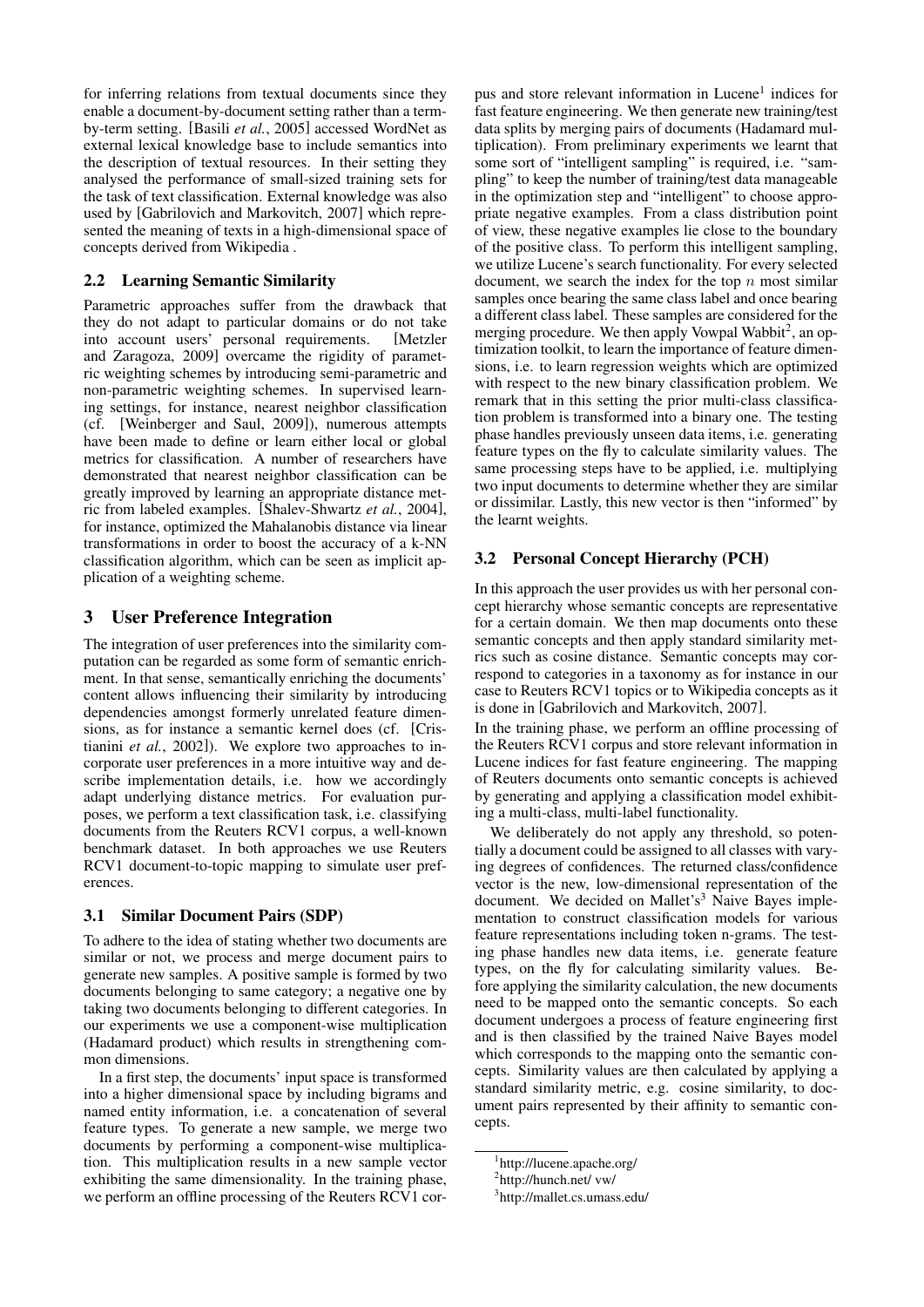# 4 Experiments

To evaluate our two approaches to integrate user preferences into the similarity computation, we perform a text classification task using the Reuters RCV1 corpus, a wellknown benchmark dataset. The RCV1 dataset ([Lewis *et al.*, 2004]) was drawn from one of the news agency Reuters online databases. The dataset consists of English language stories produced by Reuters journalists between August 20, 1996, and August 19, 1997. To simulate user preferences, we use the stories' topic codes assigned to capture their major subjects. They were organized in four hierarchical groups: CCAT (Corporate/Industrial), ECAT (Economics), GCAT (Government/Social), and MCAT (Markets). Each group is further divided into subgroups providing a more detailed categorization. For the classification task, only documents assigned to exactly one group are considered thereby avoiding a multi-label setting. The annotation process was conducted in a thorough manner - Reuters employed 90 people to handle the annotation of 5.5 million stories per year. We therefore considered the Reuters RCV1 dataset to be an adequate candidate to simulate user preferences.

In both approaches, we experimented with different feature combinations to represent the Reuters documents including unigrams, bigrams, part-of-speech information and named entity information. Sanitization steps included (i) a removal of invalid English words, e.g. a combination of literals and digits, (ii) a removal of stop words and (iii) token stemming using the Porter stemmer [Porter, 1997]. For sentence delimiting and named entity recognition we used Ling Pipe<sup>4</sup> and Apache's OpenNLP<sup>5</sup> natural language processing toolkit. We applied the Stanford part-of-speech tagger to obtain part-of-speech information.

### 4.1 Results

#### Similar Document Pairs

To learn a weight vector optimized to separate two classes, we used about 10000 Reuters documents for each of the four main categories, i.e. CCAT, GCAT, ECAT, MCAT. Representative documents were stratified for the positive and negative class. 80% of the documents were used for training, 20% for testing. We point out that by merging two documents with each other, we generate a new example and thus transform the instance space as well. Two documents from the same class are merged into a positive example reflecting a user's decision that these two documents are similar. We handed them over to Vowpal Wabbit's internal linear regression framework. We experimented with different feature representations to learn the weight vector including unigrams, bigrams, nouns, verbs, named entities and combinations thereof. Using the regression framework's performance criteria we compared different feature representations and eventually decided to use only unigrams. To evaluate the discrimination quality of the learnt weight vector on our overall multi-class problem, we used Weka's<sup>6</sup> machine learning framework to compare two settings: once with the learnt weights and once without them. Due to Weka's memory consumption, we used 850 Reuters documents in our classification setting.

Table 1 contrasts the accuracy results (10-fold cross validation) for two classification models, i.e. a Nearest-Neighbor classifier and a linear Support Vector Machine.

|                        |        | $k = 1$ | $k = 5$ | $k = 10$ | SVM (lin) |
|------------------------|--------|---------|---------|----------|-----------|
| Accuracy<br>weighted)  | $(un-$ | 0.64    | 0.58    | 0.60     | 0.89      |
| Accuracy<br>(weighted) |        | 0.65    | 0.59    | 0.58     | 0.86      |

Table 1: Accuracy results for the Nearest Neighbor classifier and the linear Support Vector Machine(SVM) - once with and once without applying the learnt weights. (10-fold cross validation)

We chose the Nearest Neighbor classification model because it does not apply any additional optimization steps as the Support Vector Machine does. The resulting values state that the learnt weights do not add any additional information regarding the classification problem. We hypothesize that the merging procedure itself strenghtens or weakens the respective dimensions that further weighting is not necessary.

As a second observation we learn that additional processing, e.g. optimization in case of the Support Vector Machine, does allow an increase in classification accuracy. From a theoretical perspective it would be interesting to compare the optimization strategies of (i) using Vowpal Wabbit to learn a weight vector and (ii) using a linear Support Vector Machine to learn Lagrange coefficients - to a certain extent both strategies aim to identify discriminant dimensions in the input space and yet the latter is by far more successful.

#### Personal Concept Hierarchy

The second approach's idea is to transform the documents' input space into a space of semantic concepts, i.e. creating a semantic concept representation. To map the documents onto concepts, we first generated a classification model exhibiting a multi-class, multi-label functionality. We decided on Mallet's Naive Bayes implementation to train models for various feature representations including unigrams, bigrams, nouns, verbs and named entities. We used 20000 Reuters documents for each of the four primarylevel categories, i.e. CCAT, GCAT, ECAT, MCAT.

Using three of the learnt models, i.e. unigrams, bigrams and named entities, we mapped the Reuters documents onto semantic concepts and performed the multi-class problem with the new semantic concept representation using WEKA's Nearest Neighbour implementation. We evaluated 9000 documents by a 10 fold cross-evaluation evaluation results for different numbers of neighbours are shown in Table 2.

|          | Unigrams | <b>B</b> igrams | <b>NEs</b> |
|----------|----------|-----------------|------------|
| $k = 1$  | 0.93     | 0.95            | 0.82       |
| $k = 5$  | 0.95     | 0.96            | 0.85       |
| $k = 10$ | 0.95     | 0.97            | 0.86       |

Table 2: Accuracy results for the 4-class classification task based on different number of neighbors and different feature types.

These results show that the semantic concept representation preserves the information and performs well in the simple 4-class classification setting. To create a more realistic setting, we extended the number of concepts by focusing on Reuters secondary level categories. As with the four primary level categories, we used Mallet's classification framework to generate a model for 54 Reuters categories.

<sup>4</sup> http://alias-i.com/lingpipe/

<sup>5</sup> http://opennlp.apache.org/

<sup>6</sup> http://www.cs.waikato.ac.nz/ml/weka/